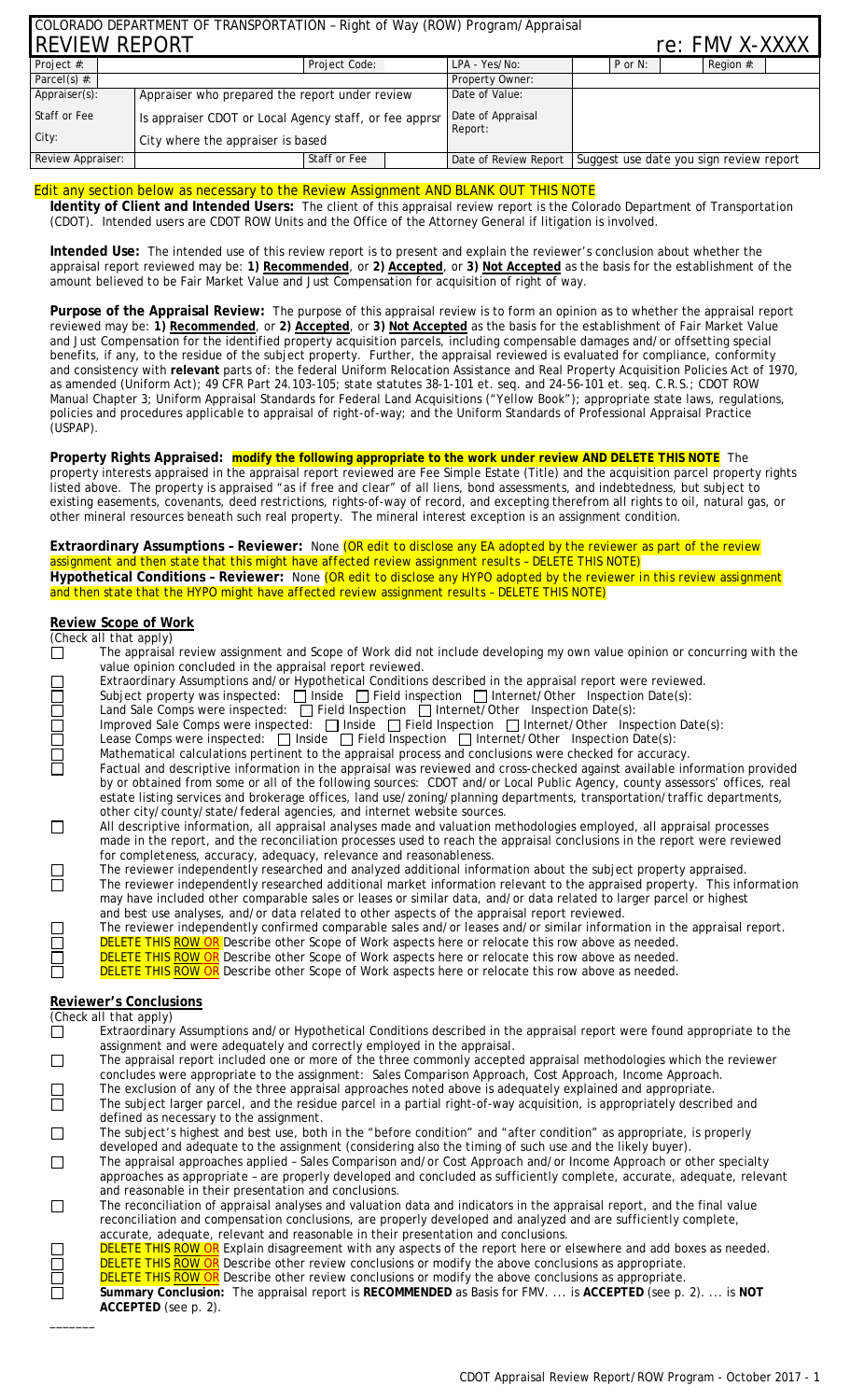| COLORADO DEPARTMENT OF TRANSPORTATION - Right of Way (ROW) Program/Appraisal |                                                        |               |  |                              |         |                                                                 |  |  |
|------------------------------------------------------------------------------|--------------------------------------------------------|---------------|--|------------------------------|---------|-----------------------------------------------------------------|--|--|
| <b>IREVIEW REPORT</b><br>re: FMV X-XXXX                                      |                                                        |               |  |                              |         |                                                                 |  |  |
| Project #:                                                                   |                                                        | Project Code: |  | LPA - Yes/No:                | P or N: | Region #:                                                       |  |  |
| Parcel(s) $#$ :                                                              |                                                        |               |  | Property Owner:              |         |                                                                 |  |  |
| Appraiser(s):                                                                | Appraiser who prepared the report under review         |               |  | Date of Value:               |         |                                                                 |  |  |
| Staff or Fee                                                                 | Is appraiser CDOT or Local Agency staff, or fee apprsr |               |  | Date of Appraisal<br>Report: |         |                                                                 |  |  |
| City:                                                                        | City where the appraiser is based                      |               |  |                              |         |                                                                 |  |  |
| Staff or Fee<br>Review Appraiser:                                            |                                                        |               |  |                              |         | Date of Review Report   Suggest use date you sign review report |  |  |

## **I certify that, to the best of my knowledge and belief:**

- the determination about whether the appraisal report reviewed is RECOMMENDED, ACCEPTED or NOT ACCEPTED as the basis for the Agency's conclusion of Fair Market Value and Just Compensation for the proposed right-of-way acquisition has been reached independently by me without collaboration or direction.
- the statements of fact contained in this review report are true and correct.
- the reported analyses, opinions, and conclusions in this review report are limited only by the reported assumptions and limiting conditions, and are my personal, impartial, and unbiased professional analyses, opinions, and conclusions.
- I have no (or describe otherwise) present or prospective interest in the property that is the subject of the work under review and no (or describe otherwise) personal interest with respect to the parties involved.
- I have performed no (or describe otherwise) other services, as an appraiser or in any other capacity, regarding the property that is the subject of the work under review within the three-year period immediately preceding acceptance of this assignment.
- I have no bias with respect to the property that is the subject of the work under review or to the parties involved with this assignment.
- my engagement in this assignment was not contingent upon developing or reporting predetermined results.
- my compensation is not contingent on an action or event resulting from the analyses, opinions, or conclusions in this review report or from its use.
- my compensation for completing this assignment is not contingent upon the development or reporting of predetermined assignment results or assignment results that favor the cause of the client, the attainment of a stipulated result, or the occurrence of a subsequent event directly related to the intended use of this appraisal review.
- my analyses, opinions, and conclusions were developed and this review report was prepared in conformity with 49 CFR §24.104 and Appendix A to §24.104, and the *Uniform Standards of Professional Appraisal Practice.*
- unless otherwise stated, the Review Appraiser agrees with the identification or listing of any buildings, structures, and other improvements on the land, as well as fixtures and appurtenances which the appraiser considered to be part of the real property to be acquired. The Fair Market Value does not include items ineligible for federal reimbursement, except such as may be compensable under Colorado law. To the best of my knowledge, no portion of the value that might be assigned to property improvements identified in the appraisal report reviewed includes items that are non-compensable under Colorado law.
- I understand that if a Fair Market Value is recommended as the basis for compensation, it may be used in connection with a federal-aid transportation project.
- I have (or have not) made a personal inspection of the subject of the work under review. *(If more than one person signs this certification, the certification must clearly specify which individuals did and which individuals did not make a personal inspection of the subject property of the work under review. If none other, delete this note)*
- no one provided significant appraisal, appraisal review, or appraisal consulting assistance to the person signing this certification. *(If there are exceptions, the name of each individual(s) providing appraisal, appraisal review, or appraisal consulting assistance must be stated. If none other, delete this note)*
- *{If required by any professional organization you are a member of, insert any other certification statement OR DELETE.}*
- *{Add other certifications as appropriate here or elsewhere above and reorganize as appropriate, OR DELETE.}*

Based upon my independent review and exercise of my professional judgment, the reviewed appraisal is:

#### $\Box$ **RECOMMENDED**

I recommend that the estimated compensation of **\$xxxxxxx** developed in the reviewed appraisal be approved, as summarized below:

Land and Improvements + Easements/Temporary Easements  $=$  \$xxxxxxx

- + Compensable Damages/Cost-to-Cure Damages +  $-$  (less) Offsetting Special Benefits  $-$  (
	- $=$   $\overline{\$$ xxxxxxx

#### **ACCEPTED**  $\Box$

Meets all or most appraisal requirements for the assignment, but not to the degree appropriate to recommend the appraisal report as basis for FMV, possibly and particularly in comparison to one or more other appraisal reports reviewed for the same purpose as stated in this review report.

#### $\overline{\phantom{a}}$ **NOT ACCEPTED**

Does not meet most or sufficient basic requirements for the appraisal assignment, possibly including serious flaws in methodology and/or analyses, calculations, adjustments, valuation processes, reconciliation or other problems.

Colorado Certified General Appraiser #CGxxxxxxx

Date of Appraisal Review Report: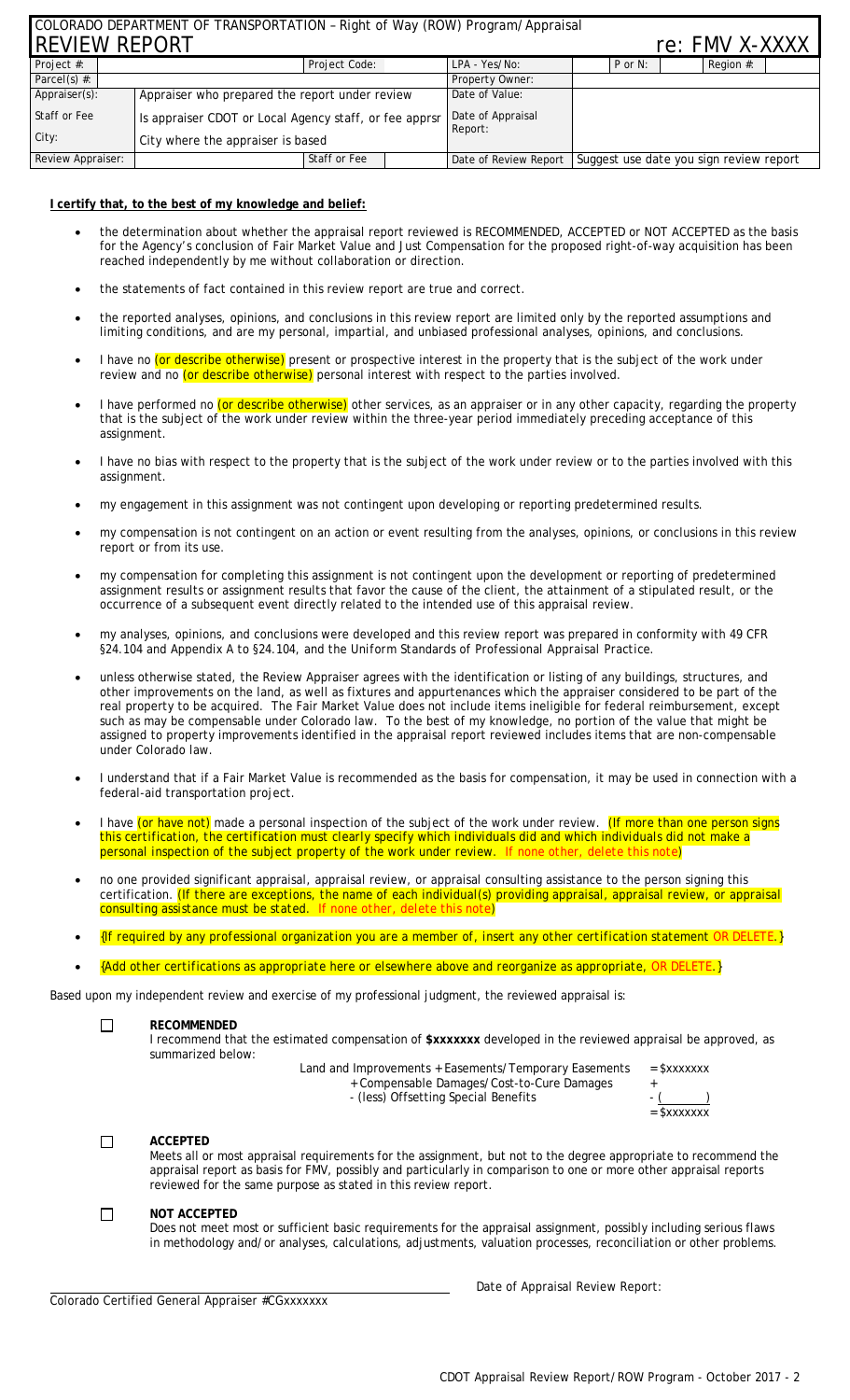| COLORADO DEPARTMENT OF TRANSPORTATION - Right of Way (ROW) Program/Appraisal |                                                        |                 |               |                              |                                                                 |  |  |  |
|------------------------------------------------------------------------------|--------------------------------------------------------|-----------------|---------------|------------------------------|-----------------------------------------------------------------|--|--|--|
| <b>IREVIEW REPORT</b><br>re: FMV X-XXXX                                      |                                                        |                 |               |                              |                                                                 |  |  |  |
| Project #:                                                                   |                                                        | Project Code:   | LPA - Yes/No: | $P$ or N:                    | Region #:                                                       |  |  |  |
| Parcel(s) $#$ :                                                              |                                                        | Property Owner: |               |                              |                                                                 |  |  |  |
| Appraiser(s):                                                                | Appraiser who prepared the report under review         |                 |               | Date of Value:               |                                                                 |  |  |  |
| Staff or Fee                                                                 | Is appraiser CDOT or Local Agency staff, or fee apprsr |                 |               | Date of Appraisal<br>Report: |                                                                 |  |  |  |
| City:                                                                        | City where the appraiser is based                      |                 |               |                              |                                                                 |  |  |  |
| Review Appraiser:                                                            |                                                        | Staff or Fee    |               |                              | Date of Review Report   Suggest use date you sign review report |  |  |  |

Instruction: READ AND THEN DELETE THIS NOTE. Notes in red below are instructional, not boilerplate. When the reviewer is making an FMV decision based on comparison of one appraisal report against another, the model below is provided as an example for writing this portion of the Review Report. It might also be modified for use in writing about the review of just a single appraisal report when there is none other to compare against, however, in that situation the preceding 2-page template is designed to handle such review without having to write additional pages such as these.

## BELOW IS AN EXAMPLE ONLY – EXACT FORMAT NOT REQUIRED – DELETE THIS NOTE **Appraisal Review Memo**

- Two appraisals have been submitted on this property, one by CDOT or name other Agency (by Tom Smith, MAI) and one by the property owner (by John Lang, ARA, Lang & Co., Berthoud). It's helpful for the reader to know up front who did the appraisals and where they are based (might go to market area knowledge). Listing appraisal designations may inform to qualifications.
- Brief description of the acquisition parcels. The property acquisition is a total take of a 2-unit, 9,000-SF retail building on a 1.1-AC site (47,916 SF). Or the property acquisition is a partial taking of a narrow land strip along a commercial pad site improved with a 3,000-SF retail store on Happy Boulevard. The acquisition also includes a PE for drainage improvements and TEs for construction work areas. It isn't necessary to list all the taking parcel numbers here. That can go in the table on p. 4.
- If neither appraiser concluded compensable damages or offsetting specific benefits to the remainder, say so here. This removes such matters as a point of question that will not require any further discussion. You also can use this bullet to note that both appraisers conclude no improvements are affected by the taking. Otherwise delete this bullet and address damages/benefits etc. in table below. Neither appraiser concluded compensable damages or offsetting specific benefits to the remainder property. Or both appraisers conclude that none of the improvements are affected by the takings.
- The appraisal conclusions are summarized below:

This side x side Table Format is not required but might be useful to compare key differences between an Agency and Owner appraisal reports under review.

| <b>APPRAISAL: Key Issues</b>                                                                                                                                                                                                                                                                       | CDOT Report or "Denver" or County name etc                                                                                                                                                                                                                                                            | <b>Owner Report</b>                                                                                                                                                                  |  |  |
|----------------------------------------------------------------------------------------------------------------------------------------------------------------------------------------------------------------------------------------------------------------------------------------------------|-------------------------------------------------------------------------------------------------------------------------------------------------------------------------------------------------------------------------------------------------------------------------------------------------------|--------------------------------------------------------------------------------------------------------------------------------------------------------------------------------------|--|--|
| Condition of the Improvements<br>This heading here and those below<br>are just examples. The reviewer<br>can discuss as many or as few issues<br>as pertinent to the review. Areas<br>of fair agreement between the two<br>appraisals probably don't need side<br>x side discussion or comparison. | pp. xx-xx It is helpful to provide the<br>acquisition agent or other reader the page<br>numbers in the appraisal report where they will<br>find these discussion items.<br>The building is described as in Good Condition,<br>with no structural issues or other concerns,<br>except in need of paint | pp. xx-xx<br>The building is described as in Average-<br>Fair condition. The roof is 30 years old<br>and leaks in several places and needs to<br>be replaced.                        |  |  |
| Flood Zone (100-year)                                                                                                                                                                                                                                                                              | see p. xx<br>Describes subject as part in Water Creek<br>floodway and "substantially" in 100-year flood<br>zone, base elevations determined. Usually not<br>feasible to                                                                                                                               | see pp. xx-xx<br>Describes subject as "substantially" in the<br>"AE" 100-year flood zone (base elevations<br>determined) and                                                         |  |  |
| <b>Larger Parcel</b>                                                                                                                                                                                                                                                                               | see pp. xx and xx<br>Appraiser describes the two adjoining parcels<br>Lots 1 and 2 as one combined Larger Parcel.                                                                                                                                                                                     | see pp. xx<br>The larger parcel is described as Lot 1<br>only, while Lot 2 is described as a<br>separate salable lot not affected by the<br>Total Taking of Lot 1 and not appraised. |  |  |
| <b>Building Status</b>                                                                                                                                                                                                                                                                             | see p. xx<br>Retail building is described as structurally<br>sound but vandalized and damaged  The<br>building is "in poor condition"                                                                                                                                                                 | see pp. xx-xx<br>Retail building is described as "shell"<br>structure stripped of interior finish and<br>the HVAC equipment removed. As a<br>"shell" building, conversion "          |  |  |
| Highest and Best Use as Vacant                                                                                                                                                                                                                                                                     | see pp. xx-xx<br>Hold the land as vacant for investment (future<br>commercial development implied)                                                                                                                                                                                                    | see pp. xx-xx<br>Public use for open space, park or similar.<br>This conclusion is due to the subject's<br>flood plain impact                                                        |  |  |
| Highest and Best Use as Improved<br>Other categories as are useful etc.                                                                                                                                                                                                                            | see pp. xx-xx<br>Extensive analysis to conclude it is not<br>financially feasible to restore decrepit and<br>vandalized building to retail use.<br>Most profitable use lies in the site as if vacant<br>and available for future retail                                                               | see pp. xx-xx<br>It is not feasible to demolish retail<br>building due to cost + cost to raise<br>underlying land out of flood<br>Feasible alternative is to                         |  |  |
|                                                                                                                                                                                                                                                                                                    |                                                                                                                                                                                                                                                                                                       |                                                                                                                                                                                      |  |  |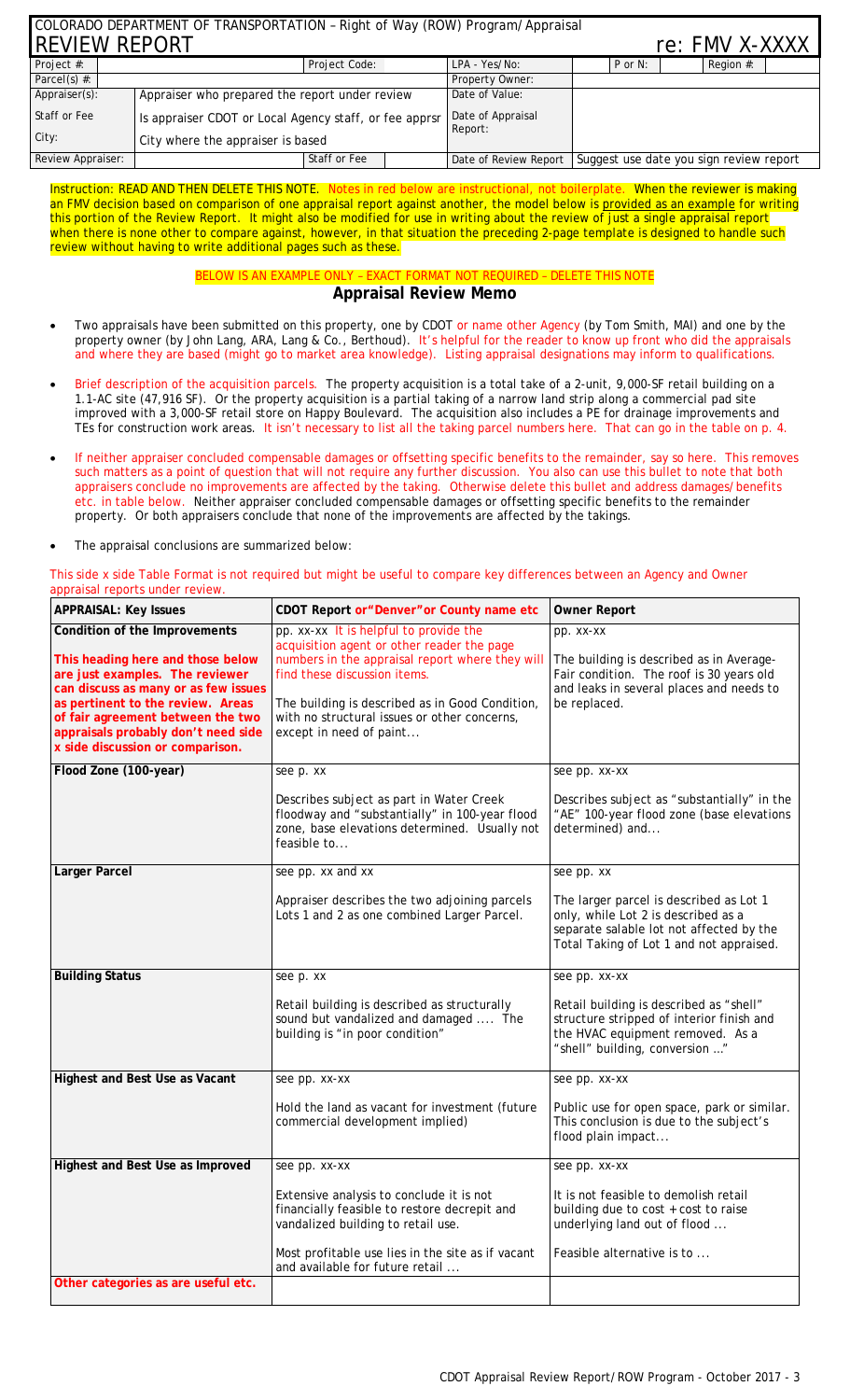| <b>REVIEW REPORT</b><br>Project #:                                                                                                               |                                    | Project Code:                                                                                                              | LPA - Yes/No:                                                                                                                       | $P$ or N:<br>Region #:                                                                                                        |  |  |  |
|--------------------------------------------------------------------------------------------------------------------------------------------------|------------------------------------|----------------------------------------------------------------------------------------------------------------------------|-------------------------------------------------------------------------------------------------------------------------------------|-------------------------------------------------------------------------------------------------------------------------------|--|--|--|
| Parcel(s) $#$ :                                                                                                                                  |                                    | Property Owner:                                                                                                            |                                                                                                                                     |                                                                                                                               |  |  |  |
| Appraiser(s):                                                                                                                                    |                                    | Appraiser who prepared the report under review                                                                             | Date of Value:                                                                                                                      |                                                                                                                               |  |  |  |
| Staff or Fee                                                                                                                                     |                                    | Is appraiser CDOT or Local Agency staff, or fee apprsr                                                                     | Date of Appraisal                                                                                                                   |                                                                                                                               |  |  |  |
| City:                                                                                                                                            |                                    |                                                                                                                            | Report:                                                                                                                             |                                                                                                                               |  |  |  |
|                                                                                                                                                  | City where the appraiser is based  |                                                                                                                            |                                                                                                                                     |                                                                                                                               |  |  |  |
| Review Appraiser:                                                                                                                                |                                    | Staff or Fee                                                                                                               |                                                                                                                                     | Date of Review Report   Suggest use date you sign review report                                                               |  |  |  |
|                                                                                                                                                  |                                    | <b>BELOW IS AN EXAMPLE ONLY - EXACT FORMAT NOT REQUIRED - DELETE THIS NOTE</b>                                             |                                                                                                                                     |                                                                                                                               |  |  |  |
| <b>Compensation Element</b>                                                                                                                      |                                    | CDOT Report or "Denver" or County name etc                                                                                 |                                                                                                                                     | <b>Owner Report</b>                                                                                                           |  |  |  |
| $RW-1$                                                                                                                                           |                                    |                                                                                                                            | see pp. xx-xx                                                                                                                       | Land value not separately appraised                                                                                           |  |  |  |
| RW-1A<br>$RW-1B$                                                                                                                                 |                                    |                                                                                                                            | $RW-1 = x,000$ SF x $x.00 = x,000$ If either appraiser did not estimate land                                                        |                                                                                                                               |  |  |  |
| Land Value                                                                                                                                       |                                    |                                                                                                                            | or value separately, note whether this is<br>$RW-1A = One residual lot x $x,000 = $x,000$ appropriate within the necessary Scope of |                                                                                                                               |  |  |  |
|                                                                                                                                                  | Unit Basis: per SF/AC/Lot/Etc.     |                                                                                                                            | Work for the assignment. Land valuation<br>or I<br>$RW-1B = 5 AC x $x,000 = $x,000$ might not be required by the client, but        |                                                                                                                               |  |  |  |
|                                                                                                                                                  |                                    | (adopted CDOT land area)                                                                                                   |                                                                                                                                     | or etc. etc. still necessary, or might not be necessary<br>Total Land Value = $x,000$ but nonetheless required by the client. |  |  |  |
| PE-1 or RE-1 or SE-1 etc.                                                                                                                        |                                    |                                                                                                                            | see pp. xx-xx                                                                                                                       | see pp. xx-xx                                                                                                                 |  |  |  |
| Easements                                                                                                                                        |                                    | Easement allocation estimated at xx%                                                                                       |                                                                                                                                     | Easement allocation estimated at xx%                                                                                          |  |  |  |
|                                                                                                                                                  |                                    | $PE-1 = 1,000$ SF x \$5.00 x 0.xx = \$x,xxx                                                                                |                                                                                                                                     | $PE-1 = 1,000$ SF x \$5.00 x 0.xx = \$x,xxx                                                                                   |  |  |  |
|                                                                                                                                                  |                                    | SE-1 = 2,000 SF \$5.00 x 0.xx = \$ xxx                                                                                     |                                                                                                                                     | SE-1 = 2,000 SF \$5,00 x 0.xx = \$ xxx                                                                                        |  |  |  |
| $RW-1$                                                                                                                                           |                                    |                                                                                                                            | Total Easement Value = $x,000$                                                                                                      | Total Easement Value = $x,000$                                                                                                |  |  |  |
|                                                                                                                                                  |                                    |                                                                                                                            | see pp. xx-xx                                                                                                                       | see pp. xx-xx                                                                                                                 |  |  |  |
| <b>Building Area Assumptions</b>                                                                                                                 |                                    |                                                                                                                            | Retail @ 88%: 8,000 SF                                                                                                              | Retail: 7,553 SF                                                                                                              |  |  |  |
| Example                                                                                                                                          |                                    |                                                                                                                            | Warehouse @ 12%: 1,091 SF                                                                                                           | Warehouse: 1,168 SF                                                                                                           |  |  |  |
| <b>Retail Building</b><br>Warehouse                                                                                                              |                                    | Total Building Area: 9,091 SF<br>Total Building Area: 8,721 SF<br>(Adopted Assessor's Areas)<br>(Appraiser's Measurements) |                                                                                                                                     |                                                                                                                               |  |  |  |
| $RW-1$                                                                                                                                           |                                    |                                                                                                                            | see pp. xx-xx                                                                                                                       | see pp. xx-xx                                                                                                                 |  |  |  |
| Affected Site Improvements                                                                                                                       |                                    |                                                                                                                            | Contributory Value                                                                                                                  | Contributory Value                                                                                                            |  |  |  |
| Sprinklered landscaping<br>On-premise sign<br>Light standards<br>If it is a total take or for other reason,<br>the site improvement values don't |                                    | Landscaping $1,000$ SF x $x \cdot x = x,$ xxx                                                                              |                                                                                                                                     | Landscaping $1,000$ SF x $x \cdot x = x,$ xxx                                                                                 |  |  |  |
|                                                                                                                                                  |                                    | On-premise sign (10 x 8) @ $x, x = x, x = x$                                                                               | Light standards $3 \times$ \$xxx = \$x, xxx                                                                                         | On-premise sign (appraiser did not value)<br>Light standards $3 \times$ \$xxx = \$x, xxx                                      |  |  |  |
|                                                                                                                                                  |                                    | Total Affected Site Improvements = \$xx, xxx                                                                               |                                                                                                                                     | Total Affected Site Improvements = \$xx, xxx                                                                                  |  |  |  |
| have to be broken out here.<br>Cost Approach:                                                                                                    |                                    |                                                                                                                            | Not applied                                                                                                                         | see pp. xx-xx                                                                                                                 |  |  |  |
|                                                                                                                                                  |                                    |                                                                                                                            |                                                                                                                                     |                                                                                                                               |  |  |  |
| Land Value                                                                                                                                       |                                    | If either appraiser did not employ the Cost<br>Approach, note whether this is appropriate                                  |                                                                                                                                     | Improvements at Contributory Value                                                                                            |  |  |  |
|                                                                                                                                                  | Contributory value of improvements | within the necessary Scope of Work for the                                                                                 |                                                                                                                                     | $Land = $xxx,xxx$                                                                                                             |  |  |  |
|                                                                                                                                                  |                                    | assignment.                                                                                                                |                                                                                                                                     |                                                                                                                               |  |  |  |
|                                                                                                                                                  |                                    |                                                                                                                            |                                                                                                                                     | Retail Building \$xxx, xxx<br>Warehouse \$xx, xxx                                                                             |  |  |  |
|                                                                                                                                                  |                                    |                                                                                                                            |                                                                                                                                     | $Total = $xxx,xxx$<br>Cost Approach Value Conclusion = \$xxx, xxx                                                             |  |  |  |
| Sales Comparison Approach                                                                                                                        |                                    |                                                                                                                            |                                                                                                                                     | see pp. xx-xx                                                                                                                 |  |  |  |
|                                                                                                                                                  |                                    |                                                                                                                            | see pp. xx-xx                                                                                                                       |                                                                                                                               |  |  |  |
|                                                                                                                                                  |                                    | 9,091-SF Retail Bldg x \$xx.xx = \$xxx,xxx                                                                                 |                                                                                                                                     | 8,721-SF Retail Bldg x \$xx.xx = \$xxx,xxx                                                                                    |  |  |  |
|                                                                                                                                                  |                                    | $2,000-SF$ Warehouse Shell x \$xx.xx = \$ xx,xxx                                                                           | $Total = $xxx,xxx$                                                                                                                  | $2,000$ -SF Warehouse x $x \cdot x = 1$ xx, xxx<br>$Total = $xxx,xxx$                                                         |  |  |  |
|                                                                                                                                                  |                                    | Sales Approach Value Conclusion \$xxx, xxx                                                                                 |                                                                                                                                     | Sales Approach Value Conclusion \$xxx, xxx                                                                                    |  |  |  |
| Income Approach                                                                                                                                  |                                    |                                                                                                                            | see pp. xx-xx                                                                                                                       |                                                                                                                               |  |  |  |
|                                                                                                                                                  |                                    |                                                                                                                            | $NOI = $xx,xxx$                                                                                                                     | $NOI = $xx,xxx$                                                                                                               |  |  |  |
|                                                                                                                                                  |                                    | Cap Rate $=$                                                                                                               | Cap Rate $=$<br>x.x%                                                                                                                |                                                                                                                               |  |  |  |
|                                                                                                                                                  |                                    | Capitalized Value = \$xxx, xxx                                                                                             | Capitalized Value = \$xxx, xxx                                                                                                      |                                                                                                                               |  |  |  |
|                                                                                                                                                  |                                    |                                                                                                                            |                                                                                                                                     | Income Approach Value Conclusion \$xxx, xxx   Income Approach Value Conclusion \$xxx, xxx                                     |  |  |  |
| <b>Compensable Damages</b>                                                                                                                       |                                    | Describe compensable damages, including<br>whether cost-to-cure or market damages                                          | \$xx,xxx                                                                                                                            | None concluded                                                                                                                |  |  |  |
| Special Benefits (Offsetting)                                                                                                                    |                                    |                                                                                                                            | None concluded                                                                                                                      | see pp. xx-xx                                                                                                                 |  |  |  |
|                                                                                                                                                  |                                    |                                                                                                                            |                                                                                                                                     |                                                                                                                               |  |  |  |
|                                                                                                                                                  |                                    |                                                                                                                            |                                                                                                                                     | less (\$xx, xxx)<br>Describe offsetting special benefits.                                                                     |  |  |  |
|                                                                                                                                                  |                                    |                                                                                                                            |                                                                                                                                     |                                                                                                                               |  |  |  |
|                                                                                                                                                  |                                    | CDOT Report or "Denver" or County name etc                                                                                 |                                                                                                                                     | Special benefits can offset 100% of damages<br>and/or up to 50% of value of parts taken.<br><b>Owner Report</b>               |  |  |  |